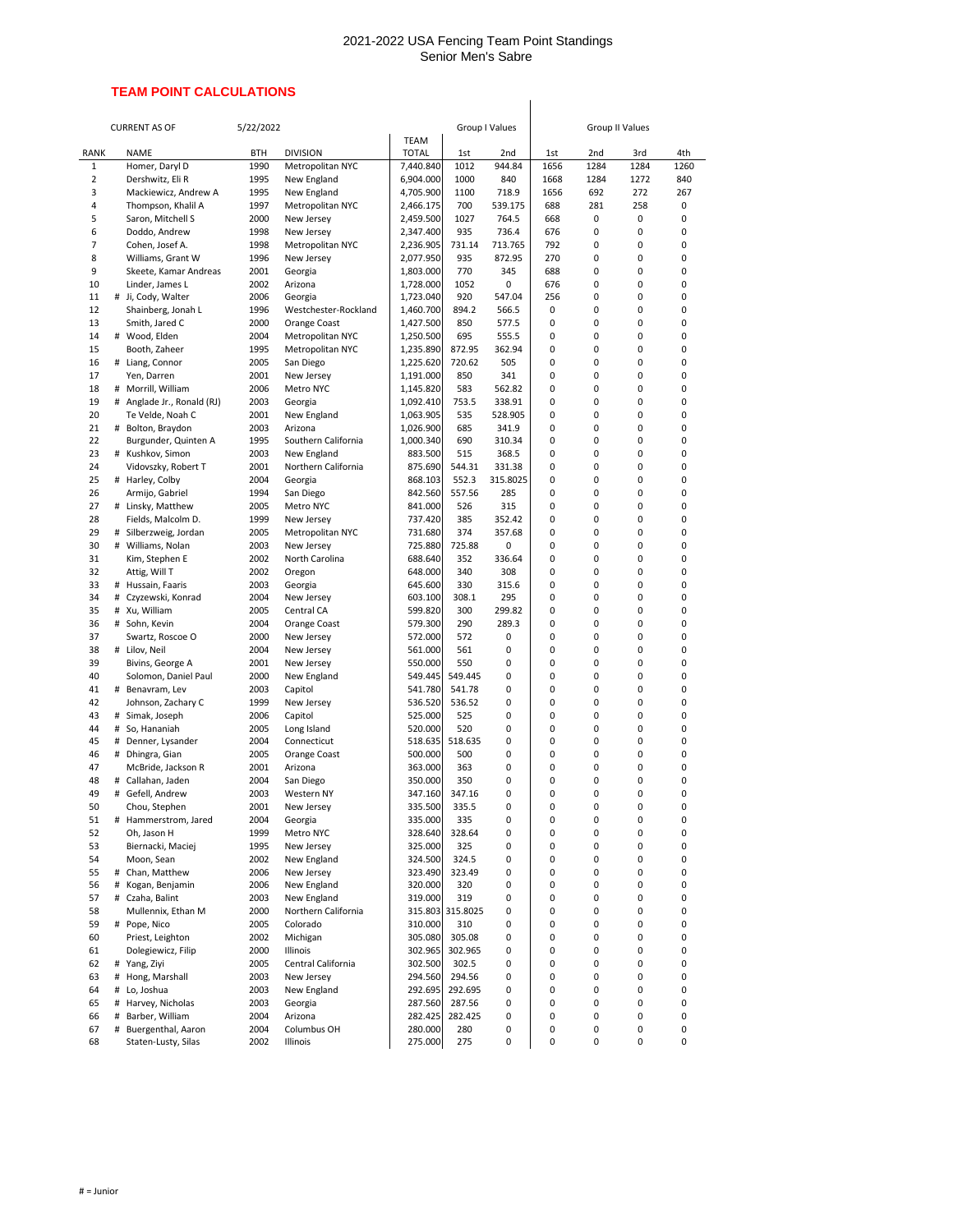## 2021-2022 USA Fencing Team Point Standings Senior Men's Sabre

| <b>DOMESTIC RESULTS</b>                      |                       |                  |                              |                  | as of                 | ########               |                       |                    |
|----------------------------------------------|-----------------------|------------------|------------------------------|------------------|-----------------------|------------------------|-----------------------|--------------------|
|                                              | DVI - OCT<br>SF=1.052 | 2021             | <b>DVI - DEC</b><br>$SF=1.1$ | 2021             | DVI - JAN<br>SF=1.027 | 2022                   | DVI - APR<br>$SF = 1$ | 2022               |
|                                              | <b>PLACE</b>          | <b>POINTS</b>    | <b>PLACE</b>                 | <b>POINTS</b>    | <b>PLACE</b>          | <b>POINTS</b>          | <b>PLACE</b>          | <b>POINTS</b>      |
| Homer, Daryl D                               | np                    | 0                | $\overline{2}$               | 1012             | $\overline{2}$        | 944.84                 | np                    | 0                  |
| Dershwitz, Eli R                             | np                    | 0                | 9                            | 588.5            | np                    | 0                      | 1                     | 1000               |
| Mackiewicz, Andrew A                         | np                    | 0                | 1                            | 1100             | 5                     | 718.9                  | np                    | $\mathbf 0$        |
| Thompson, Khalil A                           | np                    | 0                | 24                           | 346.5            | 11                    | 539.175                | 5                     | 700                |
| Saron, Mitchell S                            | np                    | 0                | 6                            | 764.5            | 1                     | 1027                   | np                    | 0                  |
| Doddo, Andrew<br>Cohen, Josef A.             | 5<br>6                | 736.4<br>731.14  | 3<br>68                      | 935<br>0         | np                    | $\mathbf 0$<br>713.765 | np<br>10              | 0<br>530           |
| Williams, Grant W                            | np                    | $\pmb{0}$        | 3                            | 935              | 6<br>3                | 872.95                 | np                    | 0                  |
| Skeete, Kamar Andreas                        | 46                    | 0                | 5                            | 770              | np                    | $\mathbf 0$            | 18                    | 345                |
| Linder, James L                              | 1                     | 1052             | np                           | 0                | np                    | 0                      | 33                    | 0                  |
| Ji, Cody, Walter                             | 12                    | 547.04           | 65                           | 0                | 29                    | 297.83                 | $\overline{2}$        | 920                |
| Shainberg, Jonah L                           | 3                     | 894.2            | 13                           | 566.5            | np                    | $\pmb{0}$              | np                    | 0                  |
| Smith, Jared C                               | 37                    | 0                | 11                           | 577.5            | 12                    | 534.04                 | 3                     | 850                |
| Wood, Elden                                  | 60                    | 0                | 15                           | 555.5            | 33                    | $\mathbf 0$            | 6                     | 695                |
| Booth, Zaheer                                | 18                    | 362.94           | 66                           | 0                | 3                     | 872.95                 | 51                    | 0                  |
| Liang, Connor                                | 8                     | 720.62           | 106                          | 0                | 112                   | 0                      | 15                    | 505                |
| Yen, Darren                                  | 63<br>9               | 0<br>562.82      | 25<br>10                     | 341<br>583       | 76                    | 0                      | 3<br>14               | 850<br>510         |
| Morrill, William<br>Anglade Jr., Ronald (RJ) | 33                    | $\pmb{0}$        | 8                            | 753.5            | 69<br>21              | 0<br>338.91            |                       | 0                  |
| Te Velde, Noah C                             | 36                    | 0                | 35                           | 0                | 13                    | 528.905                | np<br>9               | 535                |
| Bolton, Braydon                              | 22                    | 341.9            | 73                           | 0                | np                    | 0                      | 8                     | 685                |
| Burgunder, Quinten A                         | 28                    | 310.34           | 40                           | 0                | 85                    | 0                      | $\overline{7}$        | 690                |
| Kushkov, Simon                               | 25.5                  | 323.49           | 20                           | 368.5            | 22                    | 333.775                | 13                    | 515                |
| Vidovszky, Robert T                          | 24                    | 331.38           | np                           | 0                | 10                    | 544.31                 | 42.5                  | $\mathbf 0$        |
| Harley, Colby                                | 11                    | 552.3            | np                           | 0                | 25.5                  | 315.8025               | np                    | 0                  |
| Armijo, Gabriel                              | 10                    | 557.56           | 55                           | 0                | 37                    | 0                      | 30                    | 285                |
| Linsky, Matthew                              | 16                    | 526              | 30                           | 313.5            | 71                    | 0                      | 24                    | 315                |
| Fields, Malcolm D.                           | 20                    | 352.42           | 17                           | 385              | 24                    | 323.505                | np                    | 0                  |
| Silberzweig, Jordan                          | 19<br>$\overline{7}$  | 357.68           | 19                           | 374              | 116                   | 0                      | 21                    | 330<br>$\mathbf 0$ |
| Williams, Nolan<br>Kim, Stephen E            | 23                    | 725.88<br>336.64 | 39<br>23                     | 0<br>352         | 72<br>np              | 0<br>0                 | np<br>26              | 305                |
| Attig, Will T                                | 101.5                 | $\pmb{0}$        | 31                           | 308              | np                    | 0                      | 19                    | 340                |
| Hussain, Faaris                              | 27                    | 315.6            | 27                           | 330              | 64                    | 0                      | np                    | $\mathbf 0$        |
| Czyzewski, Konrad                            | 87                    | 0                | 77                           | $\pmb{0}$        | 27                    | 308.1                  | 28                    | 295                |
| Xu, William                                  | 30                    | 299.82           | 87                           | 0                | 142                   | 0                      | 27                    | 300                |
| Sohn, Kevin                                  | 32                    | 289.3            | 34                           | 0                | 51                    | 0                      | 29                    | 290                |
| Swartz, Roscoe O                             | 50                    | 0                | 12                           | 572              | np                    | 0                      | np                    | 0                  |
| Lilov, Neil                                  | 68                    | 0                | 14                           | 561              | np                    | 0                      | 62                    | 0                  |
| Bivins, George A                             | np                    | 0                | 16                           | 550              | 53                    | 0                      | np                    | 0                  |
| Solomon, Daniel Paul                         | np                    | 0                | np                           | $\pmb{0}$        | 9                     | 549.445                | np                    | 0                  |
| Benavram, Lev                                | 13                    | 541.78           | 61                           | 0                | 61                    | $\pmb{0}$              | np                    | 0                  |
| Johnson, Zachary C<br>Simak, Joseph          | 14<br>41              | 536.52<br>0      | np                           | 0<br>0           | 70                    | 0<br>0                 | np<br>11              | 0<br>525           |
| So, Hananiah                                 | 105                   | 0                | np<br>46                     | 0                | np<br>82              | $\pmb{0}$              | 12                    | 520                |
| Denner, Lysander                             | np                    | 0                | np                           | 0                | 15                    | 518.635                | 61                    | 0                  |
| Dhingra, Gian                                | 57                    | 0                | 60                           | 0                | 40                    | $\pmb{0}$              | 16                    | 500                |
| McBride, Jackson R                           | np                    | 0                | 21                           | 363              | 36                    | 0                      | 48                    | 0                  |
| Callahan, Jaden                              | 39                    | 0                | 52                           | $\boldsymbol{0}$ | 38                    | 0                      | 17                    | 350                |
| Gefell, Andrew                               | 21                    | 347.16           | np                           | 0                | np                    | 0                      | 44                    | $\mathbf 0$        |
| Chou, Stephen                                | np                    | 0                | 26                           | 335.5            | np                    | 0                      | np                    | 0                  |
| Hammerstrom, Jared                           | 85                    | 0                | 99                           | 0                | 44                    | 0                      | 20                    | 335                |
| Oh, Jason H                                  | np<br>59              | 0                | np<br>86                     | 0                | 23                    | 328.64                 | np<br>22              | $\mathbf 0$        |
| Biernacki, Maciej<br>Moon, Sean              | 40                    | 0<br>0           | 28                           | 0<br>324.5       | 165.5<br>34           | 0<br>0                 | np                    | 325<br>0           |
| Chan, Matthew                                | 25.5                  | 323.49           | 48                           | 0                | 127.5                 | 0                      | 45                    | 0                  |
| Kogan, Benjamin                              | 114                   | 0                | 126                          | 0                | 41                    | 0                      | 23                    | 320                |
| Czaha, Balint                                | np                    | 0                | 29                           | 319              | np                    | $\pmb{0}$              | np                    | 0                  |
| Mullennix, Ethan M                           | np                    | 0                | np                           | 0                | 25.5                  | 315.8025               | np                    | 0                  |
| Pope, Nico                                   | 136                   | 0                | 90                           | 0                | np                    | 0                      | 25                    | 310                |
| Priest, Leighton                             | 29                    | 305.08           | 41                           | 0                | np                    | 0                      | np                    | 0                  |
| Dolegiewicz, Filip                           | np                    | 0                | np                           | 0                | 28                    | 302.965                | np                    | 0                  |
| Yang, Ziyi                                   | 49                    | 0                | 32                           | 302.5            | 161.5                 | 0                      | 50                    | 0                  |
| Hong, Marshall                               | 31                    | 294.56           | np                           | 0                | np                    | 0                      | np                    | 0                  |
| Lo, Joshua                                   | np                    | 0                | 58                           | 0                | 30                    | 292.695                | 40                    | 0                  |
| Harvey, Nicholas                             | 75                    | 0                | 76                           | 0                | 31                    | 287.56                 | np                    | 0                  |
| Barber, William<br>Buergenthal, Aaron        | 86                    | 0                | np<br>74                     | 0                | 32                    | 282.425                | 53<br>31              | 0<br>280           |
| Staten-Lusty, Silas                          | np                    | 0<br>0           | 93                           | 0<br>0           | np<br>98              | 0<br>0                 | 32                    | 275                |
|                                              | np                    |                  |                              |                  |                       |                        |                       |                    |